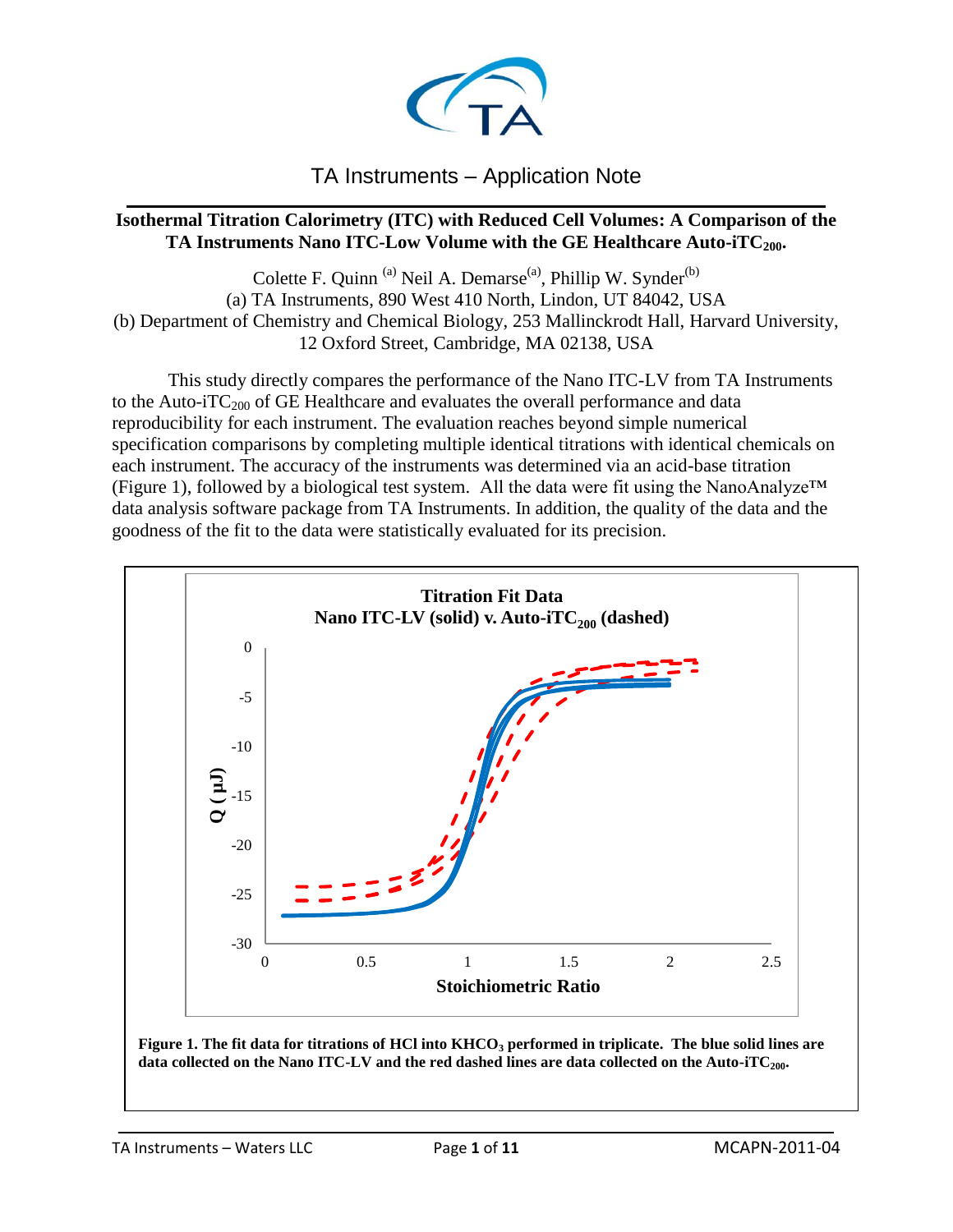

#### **Background**

The accurateness of data collected on each instrument, was validated with an acid-base titration of hydrochloric acid (HCl) and potassium bicarbonate ( $KHCO<sub>3</sub>$ ). This acid-base titration enables calculation of the effective cell volume as well as the accuracy of the heat calibration of each instrument. The effective cell volume should be lower than the total cell volume as it takes into consideration the displacement of solution from the injection syringe.

Following the acid-base titrations a set of ten experiments were completed on each instrument with two well-defined thermodynamic systems, bovine carbonic anhydrase ii (bCAii) and acetazolamide (ACTAZ) and bCAii and p-aminomethylbenzylsulfonamide (PAMBS) (1). The thermodynamic properties of these systems, like many other protein–ligand interactions, is dependent on variables such pH, ionic strength, buffer, and temperature. The sample preparation and titration parameters used in this study were chosen so that the bCAii and ACTAZ would have a  $K_a$  of approximately 10<sup>6</sup> to 10<sup>7</sup> and the bCAii and PAMBS would have a  $K_a$  of approx 10<sup>4</sup> to  $10<sup>5</sup>$ . The samples used in these series of titrations were prepared by the same lab as a single lot of samples.

#### **Experimental Design**

For all titration experiments, the stirring speed for each instrument was set at the manufacturer's recommended value, 300 rpm (Nano ITC-LV) or 1000 rpm (Auto-iTC<sub>200</sub>) at 25 ˚C. Each titration on each instrument was also programmed through the manufacturer's software "auto-equilibrate" function to start automatically when the pre-set equilibration conditions were met.

To calculate the active cell volume of both instruments, titration experiments consisted of 15 or 20, 2.5 µL incremental aliquots of 1.036 mM HCl (Sigma-Aldrich) injected into either  $0.179$  mM KHCO<sub>3</sub> or  $0.0895$  mM KHCO<sub>3</sub> (Malinnckrodt). The stock solutions were made gravimetrically with water that had been boiled in order to remove the majority of dissolved  $CO<sub>2</sub>$ , which can be a concern when completing chemical calibrations (2). Each experiment was performed in triplicate and the data underwent iterative refinement of the apparent cell volume until convergence stoichiometric ratio (n) equal to one.

For the bCAii study, the instruments were set to deliver 19, 2  $\mu$ L injections with a first injection of 0.5 µL. ACTAZ, PAMBS and bCAii were purchased from Sigma Aldrich and prepared by dissolving each in 100 mM NaPi, where the pH of the solutions was adjusted to 7.00  $\pm$  0.03 as needed. The protein concentration was determined via UV-Vis using its absorbance at 280 nm. All solutions, 100 mM NaPi pH 7.0, 3 mM PAMBS, 30 µM ACTAZ, 0.222 mM bCAii and 2.7 µM bCAii were prepared in one lab and dispensed to the partner lab to minimize variability due to sample preparation inconsistencies.

Before comparing the data, each set was standardized. Auto-i $TC_{200}$  raw data were converted to  $\mu$ W ( $\mu$ J/sec). Because raw data collected on the Auto-iTC<sub>200</sub> is collected every 5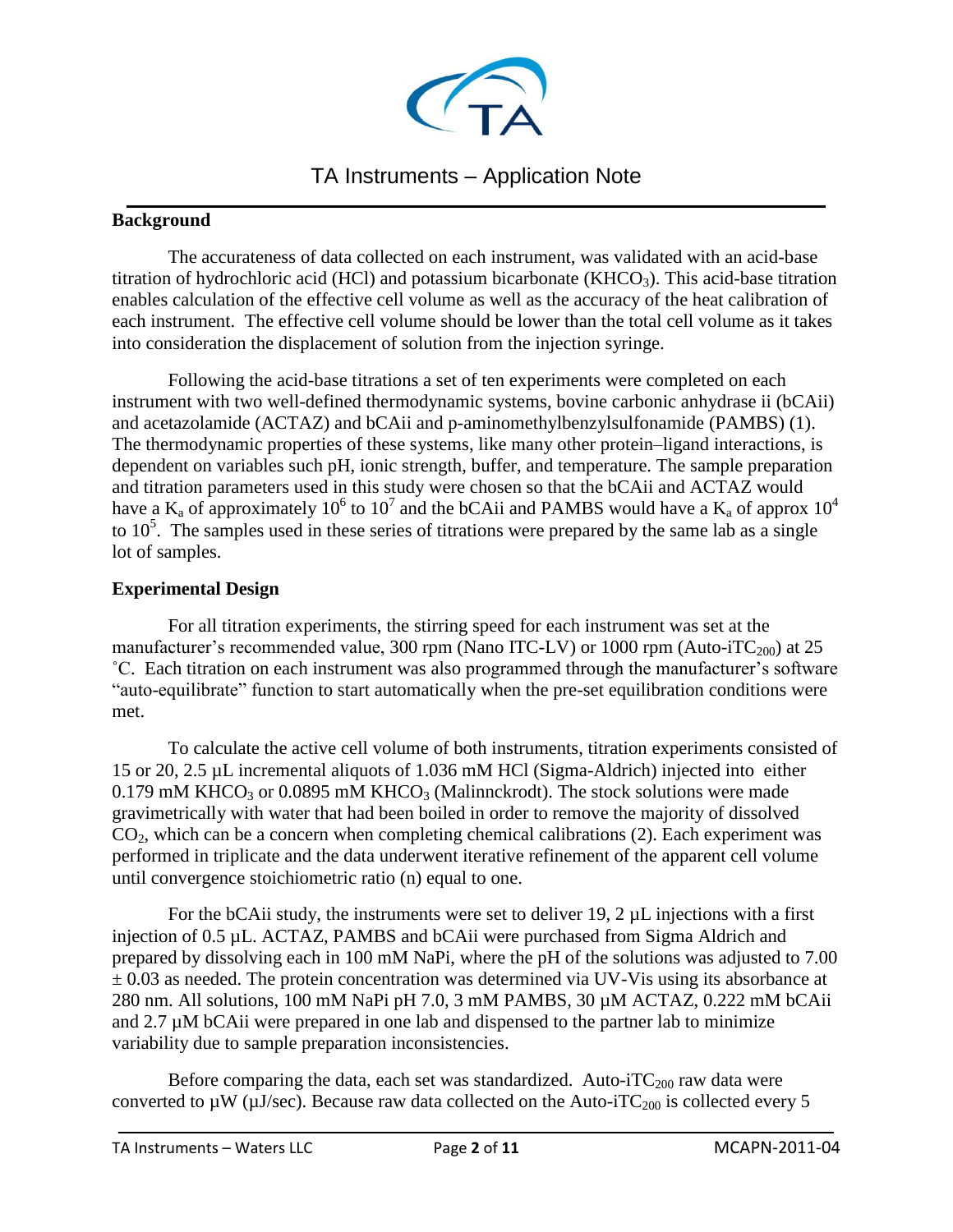

seconds and the Nano ITC-LV data was collected every 1 second (user defined), Nano ITC-LV data was averaged and then decimated so that only 1 data point every 5 seconds was used. Also, since the first injection volume of 0.5  $\mu$ L for the Auto-iTC<sub>200</sub> could not be changed, the first injection for the Nano ITC-LV was set to deliver 0.5 µL. This first injection is not displayed in the thermogram of the Auto-iTC<sub>200</sub> and was not in the raw data file that was imported into NanoAnalyze from Origin<sup>®</sup>.

The data was analyzed with a one-site model:  $K_a = \frac{[M_L]}{[M][L]}$ , where K<sub>a</sub> is the association constant, ML is the complex and M and L are the respective free macromolecule and free ligand concentrations. The background was subtracted by averaging the last 3-5 injections that correspond to heat of dilution for the reactants at the end of the titration experiment.

#### **Results**

The Nano ITC-LV effective cell volume was calculated to be 170 µL, which is consistent with the syringe displacing 20  $\mu$ L from the 190  $\mu$ L total active cell volume. The effective cell volume of the Auto-iTC<sub>200</sub> was calculated to be 225  $\mu$ L, which is substantially larger than the manufacturer published instrument cell volume of 200 µL. (Table 1). For this study it was critical to determine an accurate active cell volume as this value is used in the data fitting algorithms and would have a large effect on the stoichiometric values (n) calculated for each titration and the association constant  $(K_a)$ . An inaccurate cell volume would lead to inaccurate fit values throughout the experiments in this comparison.

| HCl titrated into $KHCO3$                              |                  |                   |             |  |  |  |  |
|--------------------------------------------------------|------------------|-------------------|-------------|--|--|--|--|
| Enthalpy, $\Delta H$ (kJ/mol)<br>Effective Cell Volume |                  |                   |             |  |  |  |  |
| Auto-iT $C_{200}$                                      | $-9.4 \pm 0.1$   | $1.04 \pm 0.04$   | $225 \mu L$ |  |  |  |  |
| Nano ITC-LV                                            | $-9.17 \pm 0.06$ | $1.002 \pm 0.007$ | $170 \mu L$ |  |  |  |  |
| Literature $(3)$                                       | $-9.15$          | .00               | N/A         |  |  |  |  |

#### **Table 1. Average best-fit values associated with fitting ITC data to an independent model, where HCl was titrated into KHCO<sup>3</sup> at 25 ˚C.**

When the acid-base titrations were performed on the Auto-i $TC_{200}$ , the resulting cell volumes calculated for the Auto-iTC<sub>200</sub> gave an unexpected large range, which can be visually seen in the inflection of the binding curves in Figure 1. Even though the difference in the calculated cell volume was almost 10% greater than the volume reported by the manufacturer, when the cell volume of 225  $\mu$ L was used in the data analysis in this study it did not translate to any apparent problems later on with the data analysis of the biological systems. The stoichiometries reported in later tables (Appendix A) are consistent with what was expected for the system, which is 1.00.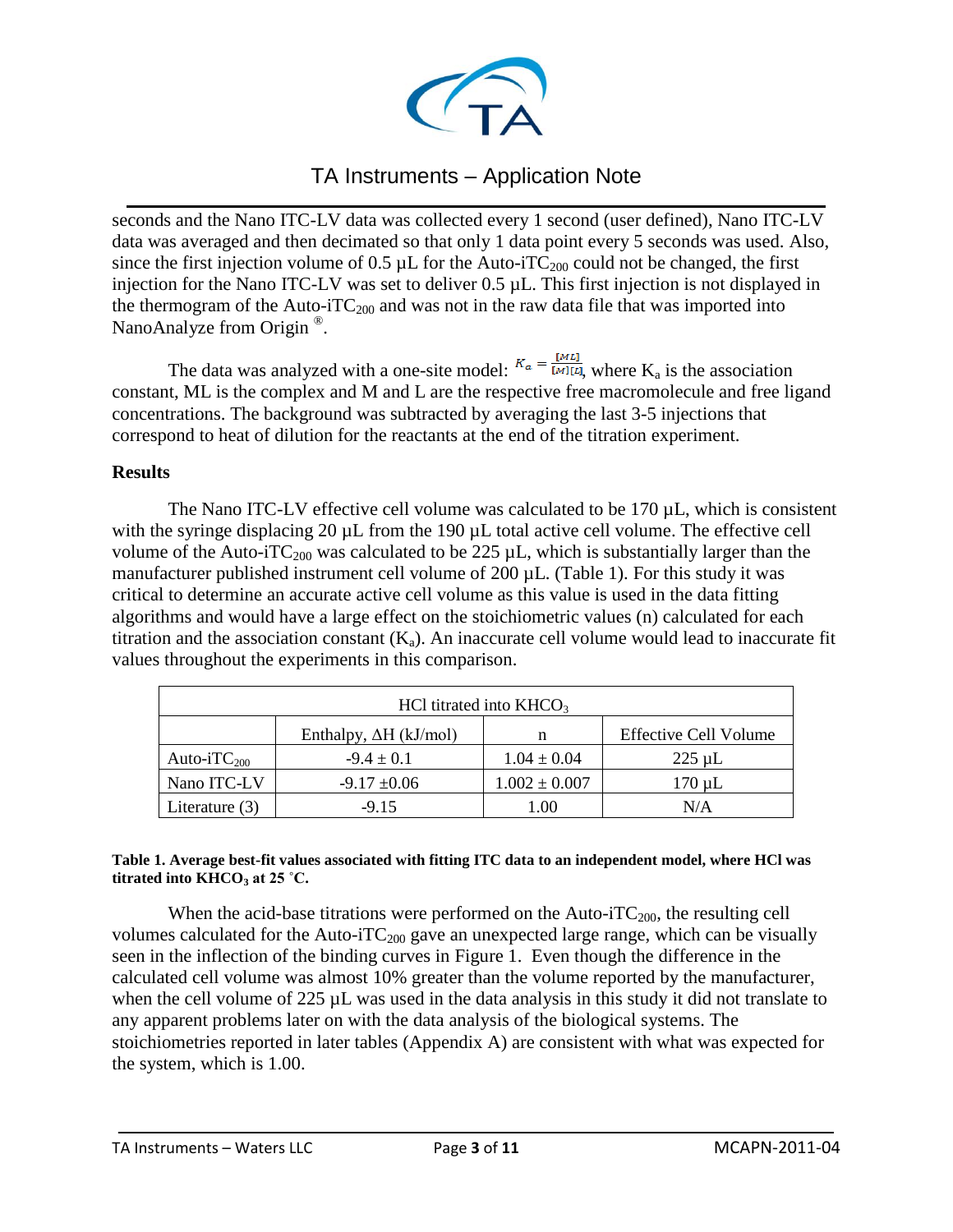

The enthalpy ( $\Delta H$ ) from the fit for the Nano ITC-LV data was -9.14  $\pm$  0.06 kJ/mol which is consistent with the literature value of -9.15 kJ/mol (3) (Table 1). Both instruments agreed with this  $\Delta H$  value within  $\leq 3\%$  than the actual value and with this data it was decided that each instrument is producing valid data with their current calibration factors. However, the enthalpy for the Auto- $iTC_{200}$  was significantly different from the published value.

The titration thermograms for PAMBS generated from both instruments are shown in Figure 2 and the fit of each data is in Appendix A. For each thermogram, the injection interval of 120 seconds was included in the analysis and the data was successfully fit without any individual modifications to the fit or the baseline.

During the analysis of the data files, it became apparent that although the same injection interval of 120 seconds had been set in the instrument control software for each instrument, the actual amount of time executed during the titrations for the injection interval on each instrument was different. For a Nano ITC-LV the injection interval is defined as the time from the beginning of one injection to the beginning of the subsequent injection. When the same 120 second injection interval time was set in the data acquisition software of the Auto- $iTC_{200}$ , the time interval reflected in the raw data file was 150 seconds. Although the interval for the Nano ITC-LV was in effect shorter by 30 seconds than that for the Auto-iTC<sub>200</sub>, the data collected on the Nano ITC-LV still appears baseline resolved in both instruments (Figure 2, inset). The resolution of the baseline is further addressed by Figure 3, where the time interval was increased to 200 seconds. This data with the increased time interval was fit with the entire 200 second interval. If the  $K_a$  and  $\Delta H$  fit of this data did not agree with the data collected with a 120 second interval, then it could be assumed that the data from the 120 second interval was not fully baseline resolved. This was not the case as the fit of this data provided a  $K_a = 8.6 \times 10^4$  and a  $\Delta H$ = -21.8 kJ/mol, values that are essentially identical with those listed in Table 2 for the 120 second injection interval data.

The bottom graph on both Figure 2A and 2B display the integrated areas of the injection peaks for each titration on each instrument. Prior to any fitting function being applied to the data sets, the display indicates there is some obvious undesirable variability run-to-run for the Auto $iTC_{200}$  data that is not seen in the data sets for the Nano ITC-LV.

For each instrument, the fit parameters,  $K_a$ , n and  $\Delta H$ , from the ten titrations were averaged and the results compared (Table 2). Although the overall the quality of data was good, the Auto-iTC<sub>200</sub> data had two experimental  $K_a$  values that fell outside of the standard error, meaning that only 80 % of the data collected provided consistent results. This is even when the concentration of the chemicals were high and the  $K_a$  value in the optimal operating range of the instrument and the error was 10%, not 2% like the Nano ITC-LV. Although it is not shown in Table 2, there was a clear trend seen with the n fit value of each subsequent data set collected on the Auto-i $TC_{200}$  (see Appendix A). The n value gradually became smaller for each subsequent titration, with the first titration exhibiting an "n" value of 1.1 and the tenth titration exhibiting an "n" value of 0.8. The ten Nano ITC-LV data sets did not exhibit trends in the "n" values.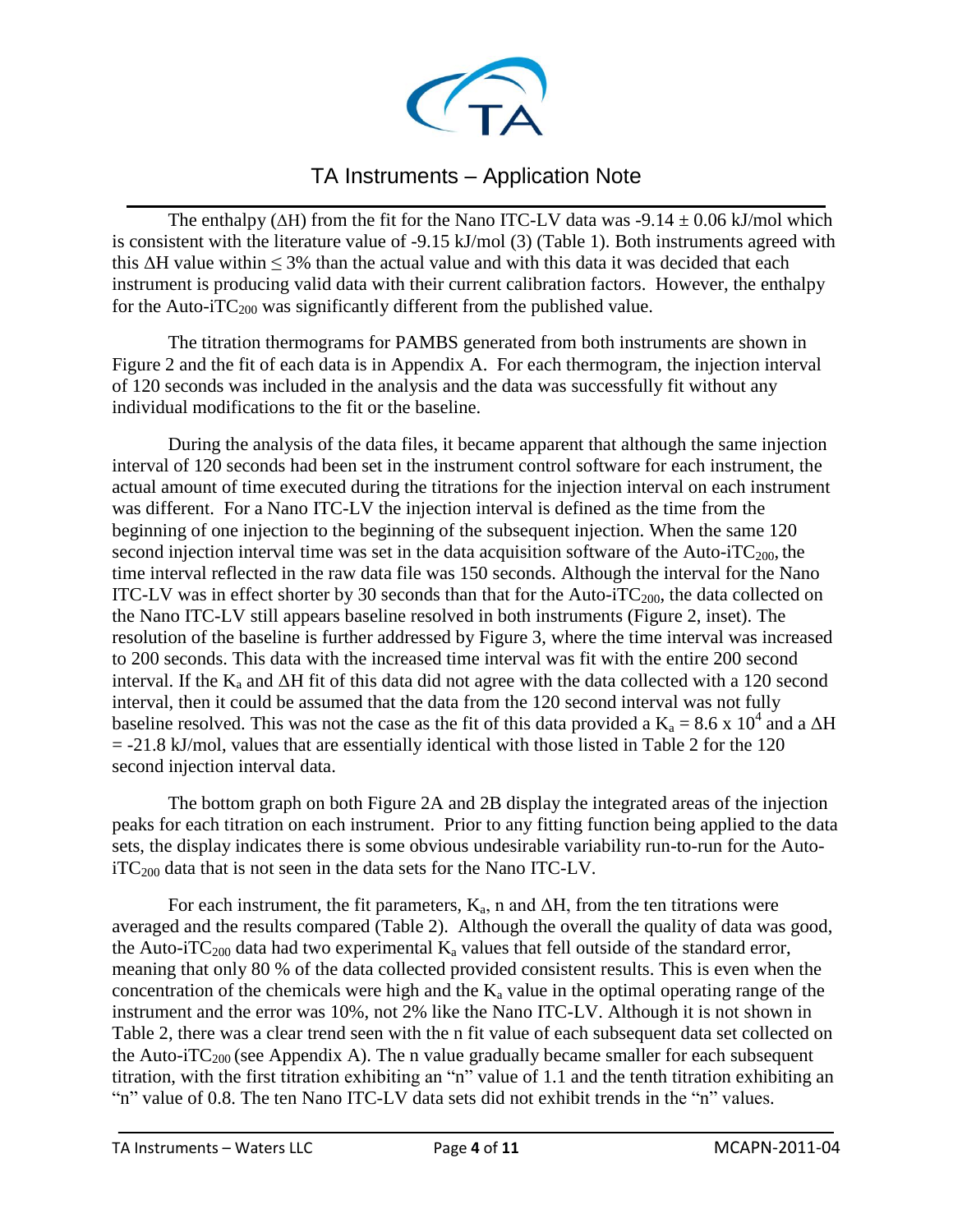

# TA Instruments – Application Note



**Figure 2. 3 mM PAMBS titrations into 0.222 mM bCAii in 100 mM NaPi, pH 7.0. The top thermogram of each is the raw data and the bottom is the integrated data. A. Nano ITC-LV data. Inset: zooming in between injection 7 and 8. B. Auto-iTC200.**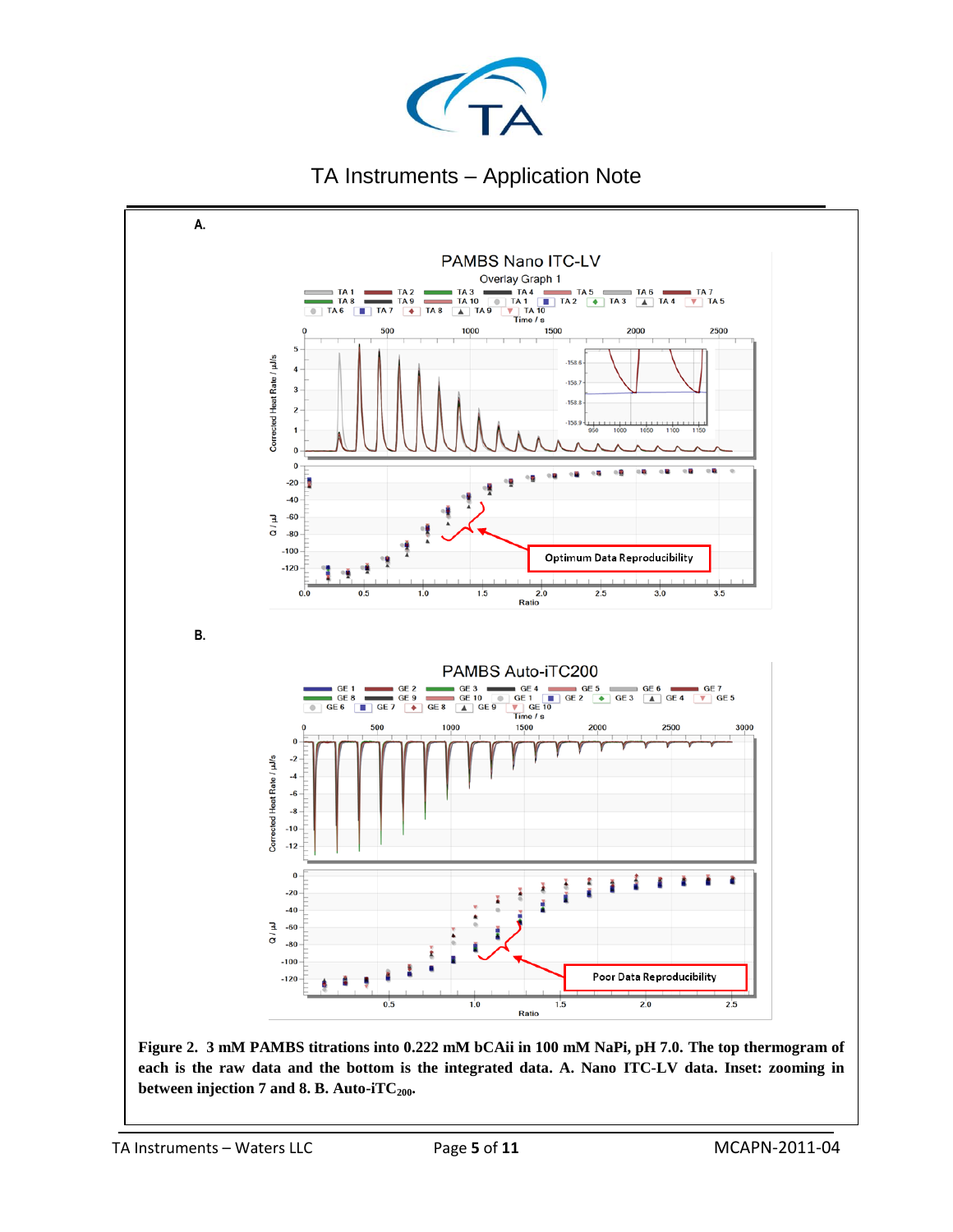



| PAMBS titrated into bCAii |                                                                                          |     |          |    |      |    |  |  |  |
|---------------------------|------------------------------------------------------------------------------------------|-----|----------|----|------|----|--|--|--|
|                           | $\Delta H$ (kJ/mol)<br>$\%$ error, $\Delta H$<br>$%$ error, $K_a$<br>$%$ error, n<br>IУa |     |          |    |      |    |  |  |  |
| Nano ITC-LV               | $8.67 \times 10^{4}$                                                                     | 2%  | $-21.55$ | 1% | 1.05 | 1% |  |  |  |
| Auto-iT $C_{200}$         | $1.38 \times 10^5$                                                                       | 10% | $-20.44$ | 1% | 1.01 | 4% |  |  |  |

**Table 2. Average best-fit values associated fitting ITC data to an independent model, where 3 mM PAMBS was titrated into 0.222 mM bCAii at 25 ˚C. The error generated was the standard error of all ten sets of data.**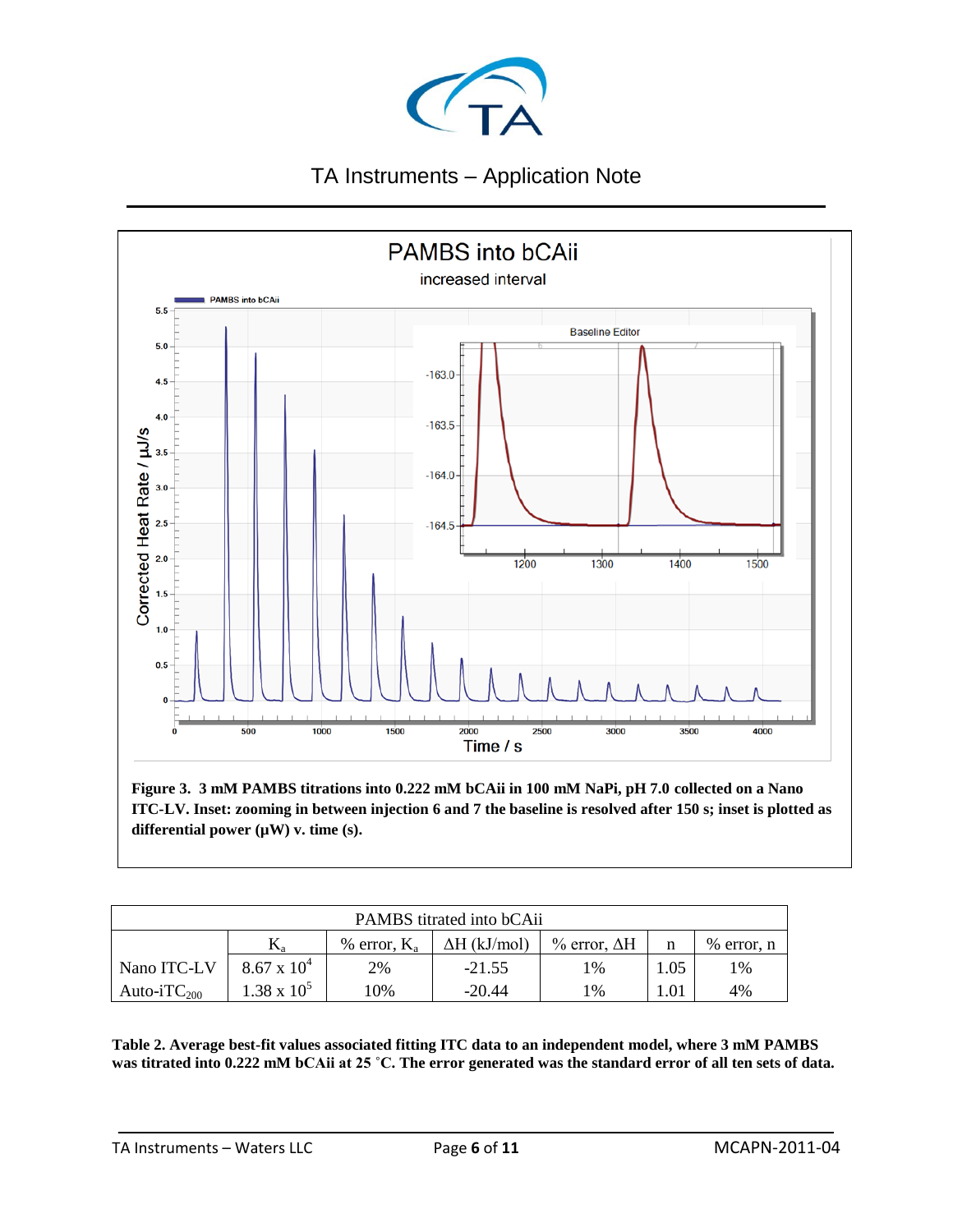

The binding thermograms for the ACTAZ-bCAii are shown in Figure 4 and the fit of each data file is shown in Appendix A. The ACTAZ data were more difficult to analyze because the heat signal for each injection was smaller and the integration region contained fewer data points, which is due to the larger  $K_a$  value  $(10^6 - 10^7)$  for this ligand and protein. With fewer points through the inflection region the error associated with the fit becomes greater. Because of the increase in baseline noise due to the smaller heats, during the data analysis, for both instruments many of the baselines for the 120 second injection intervals were evaluated to make sure that the baseline pivot points that delineate the injection intervals had been appropriately placed. In some cases, several of these points were manually moved to ensure the inclusion of the entire injection region and to minimize the noise that had the potential of inaccurately being included with the signal, leading to inaccurate fit values. The final fit parameter calculated for ΔH over the ten titrations gave clear indication that any manual adjustments that had been made were most likely appropriately placed (Table 3).

| ACTAZ titrated into bCAii |                                                                                         |     |         |    |      |    |  |  |  |
|---------------------------|-----------------------------------------------------------------------------------------|-----|---------|----|------|----|--|--|--|
|                           | $\Delta H$ (kJ/mol)<br>$\%$ error, $\Delta H$<br>$%$ error, $K_a$<br>$%$ error, n<br>Ŋа |     |         |    |      |    |  |  |  |
| Nano ITC-LV               | 6.6 x $10^{7}$                                                                          | 28% | $-60.3$ | 3% | 0.88 | 3% |  |  |  |
| AutoiT $C_{200}$          | $1.2 \times 10^8$                                                                       | 45% | $-63.6$ | 5% | 0.91 | 2% |  |  |  |

#### **Table 3. Average best-fit values associated fitting ITC data to an independent model, where 30 µM ACTAZ was titrated into 2.7µM bCAii at 25 ˚C. Data were fit with the independent model in NanoAnalyze and the error generated was the standard error for all ten sets of data.**

As was expected, the % error in the binding constant for the data collected for ACTAZ with both instruments was significantly larger than the error associated with the PAMBS data. The titrations with ACTAZ were designed to test the sensitivity of the instrument and the upper range of the binding constants that can be effectively measured. The ACTAZ binding data collected in this study on both low volume ITC instruments suggests that for ligands with binding constants at  $10<sup>7</sup>$  or higher, experimental methods that utilize either a single continuous injection or a smaller injection volume, both of which can be executed in the instrument operational software, might decrease the variability. Since the heat signal for each injection for both instruments is well above the baseline noise level (Figure 4, inset) another way to reduce the % error would be to collect more data points in the integration region. Also, with regards to the baseline noise, both the Nano ITC-LV and the Auto- $T_{200}$  have comparable values when using ACTAZ-bCAii. For the ACTAZ-bCAii titrations, the % error for the  $K_a$  was significantly better for the titrations performed on the Nano ITC-LV. The % error for ΔH and n values for the ACTAZ-bCAii were not significantly different for either instrument.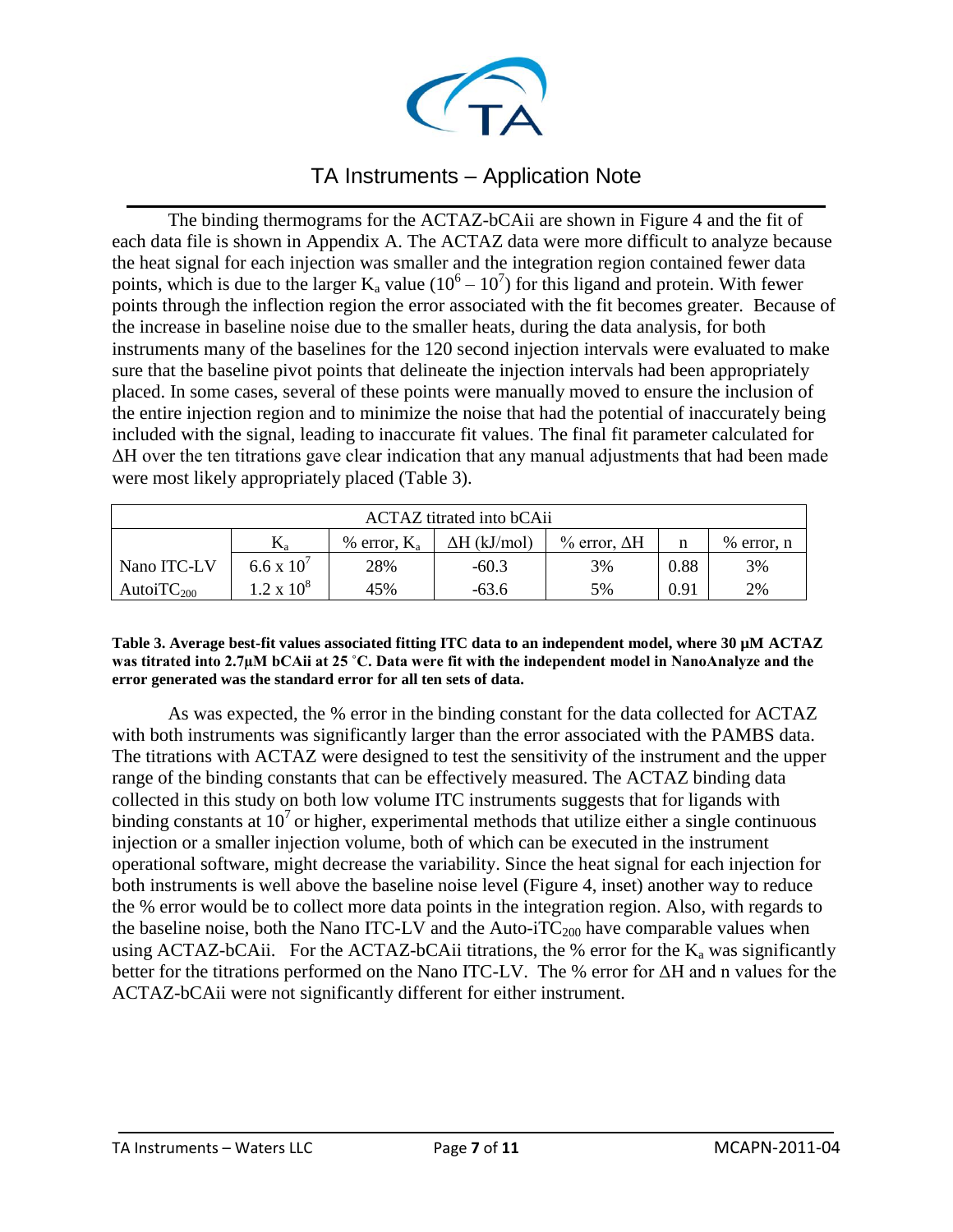

# TA Instruments – Application Note



**Figure 4. Baseline resolved ITC thermogram for 30 µM ACTAZ titrations into 2.7 µM bCAii in 100 mM NaPi, pH 7.0. A. Nano ITC-LV data. B. Auto-iTC<sup>200</sup> data. The inset in both A and B is an enhanced view between injection 7 and 8, showing the difference between the signal and noise.**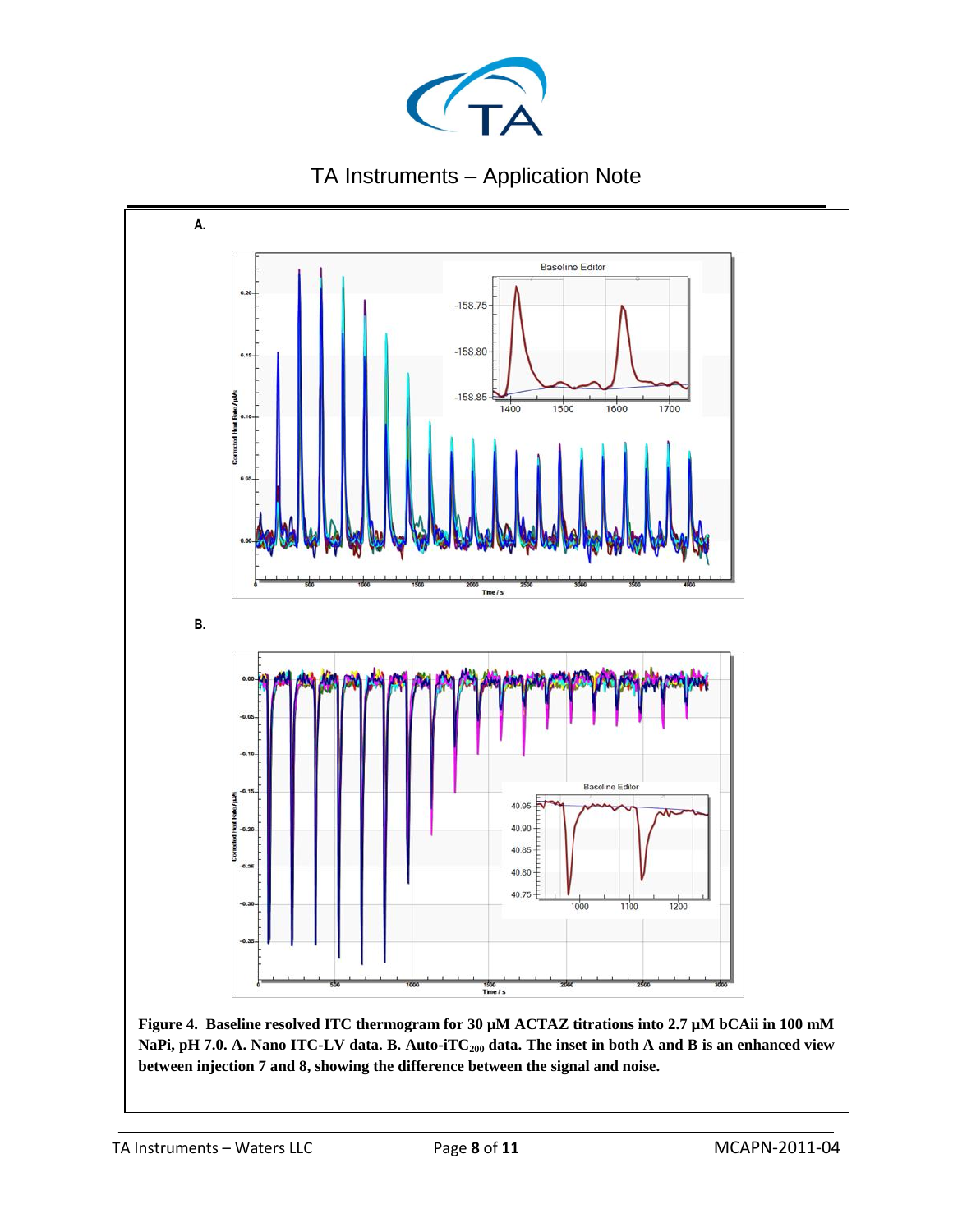

#### **Summary**

Recent advances in ITC instrumentation that have decreased the amount of sample required to perform an experiment have thereby enabled the effective measurement of thermodynamics to many biological applications. The Nano ITC-LV with a cell volume of 190  $\mu$ L from TA Instruments and the Auto-iTC<sub>200</sub> with a cell volume of 200  $\mu$ L from GE Healthcare are the only low volume ITC instruments currently available. This comparative study was undertaken to determine any performance differences that might exist when completing standard incremental titration experiments in these two low volume ITC instruments.

The acid-base titrations used in this study revealed that the Nano ITC-LV has a significantly lower effective cell volume at 170  $\mu$ L than the Auto-iTC<sub>200</sub> instrument at 225  $\mu$ L, which was somewhat higher than the manufacturer published volumetric cell volume of 200 µL. It was also noted that the precision and the accuracy of the data collected for the acid-base calibration on the Nano ITC-LV were more consistent with the published literature values than the data collected on the Auto-i $TC_{200}$ .

Another titration parameter that is important in ensuring the maximum data definition for ITC measurements is the data point collection frequency. Methods that include setting data collection time intervals at multi-second intervals or averaging multiple short time intervals have a tendency to smooth the data which may have a negative influence on the accuracy. The Nano ITC-LV data collection frequency of 1 second gave more data definition than the 5 second data collection frequency default setting on the Auto-i $TC_{200}$ .

The analysis of the titration data collected on both instruments indicated the following:

- a) Both instruments performed well and provided comparable precision ( $\leq 10\%$  error) for ΔH, and n for both the PAMBS-bCAii and the ACTAZ-bCAii binding reactions.
- b) The precision for the binding constant  $(K_a)$  for both PAMBS and ACTAZ data generated on a Nano ITC-LV was better than that determined from the data generated on the Auto-iTC<sub>200</sub>. The PAMBS data had a 2% error for Nano ITC-LV vs 10% error for Auto-iTC<sub>200</sub> and the ACTAZ data had a 28% error for Nano ITC-LV vs 45% error for Auto-iT $C_{200}$ .
- c) Seven out of the eight % error values reported in this study were smaller for the data generated in the Nano ITC-LV than the data generated in the Auto-iTC $_{200}$ .
- d) In this direct comparison the Nano ITC-LV demonstrated itself to be a powerful low volume instrument that provides the lowest sample cell volume available, produces superior data precision and is the most flexible low volume ITC available.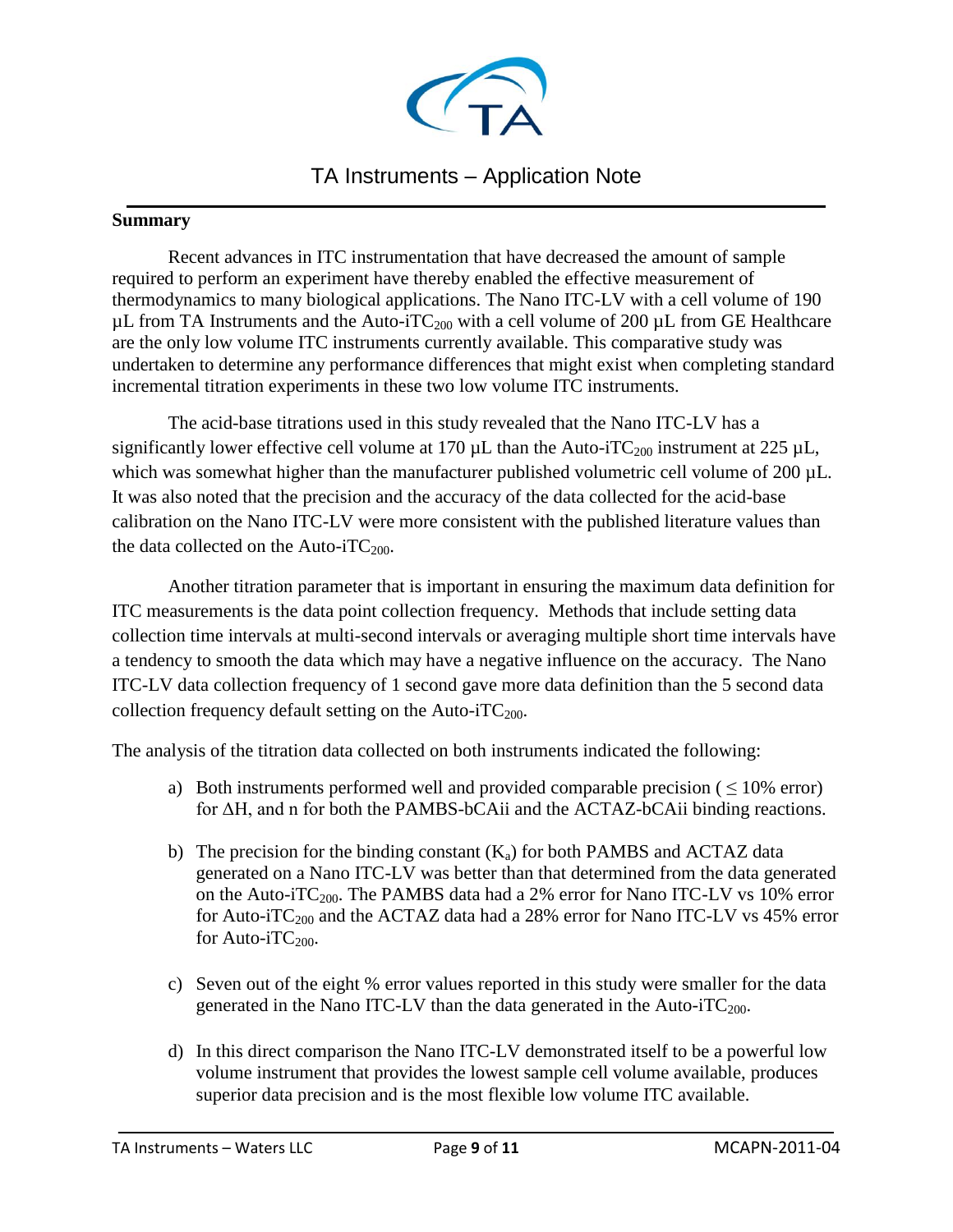

#### **References**

- 1. Krishnamurthy, V.M.; Kaufman, G.K.; Urbach, A.R.; Gitlin, I.; Gudiksen, K.L.; Weibel, D.B.; Whitesides, G.M. Carbonic anhydrase as a model for biophysical and physicalorganic studies of proteins and protein-ligand binding. Chem. Rev. 108(3) (2008) 946- 1051.
- 2. Wadsö, R.N. Goldberg, Standards in isothermal microcalorimetry, Pure & Applied Chem. 73(10) (2001) 1625-1639.
- 3. R.N. Goldberg, N. Kishore, R.M. Lennen, Thermodynamic quantities for the ionization reactions of buffers. J. Phys. Chem. Ref. Data 31 (2002) 231-370.